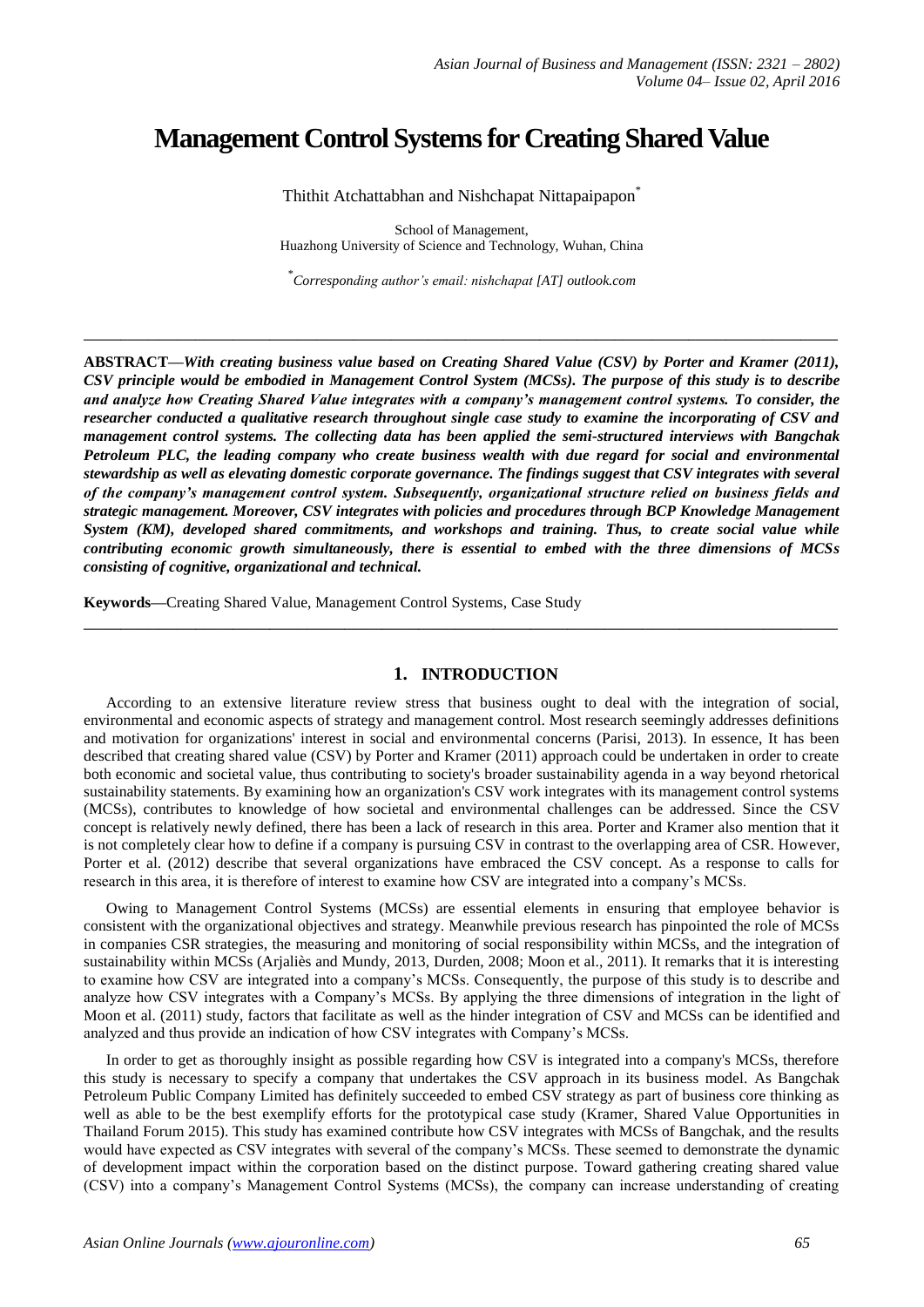shared value (CSV) and drives force the corporate to contribute the value and virtue for the society while also generates the business wealth.

# **2. LITERATURE REVIEW**

## *2.1 Management Control System (MCS)*

With variances in the scope of their controls, a broad array of MCS frameworks has been advanced in recent years. According to the formal controls, organization structure and less formal controls are the three distinct control forms that have been identified by past researches. Meanwhile, the performance planning, budgeting and a few further formal procedures of management control are included in formal management controls while responsibilities and reward systems are controls of organizational structure. Corporate culture and learning are elements of less formal controls. In essence the purpose of the control structure, some authors separate controls into the result, action and personnel controls. When accomplishment can be measured, the controls resulting regularly embrace rewards and favorable. Whereas the personnel controls consist of training and support of standards, action controls have been employed to limit performance. Regarding various further MCS frameworks and typologies are existed. Recently, Malmi and Brown (2008) offered a structure based on a wide-ranging literature review of nearly forty years of MCS research, called "MCSs as a package". Malmi and Brown (2008) show that "the diagnostic origin of MCS as a package gives a satisfactorily extensive, yet economical method for studying the occurrence empirically". Despite various conceptions of MCSs packages appearing in recent decades, Malmi and Brown (2008) dispute whether they leave out key MCSs managers may find useful. We have decided on Malmi and Brown's MCSs package this work accomplish our intentions in line with their arguments as well as to construct a systematic examination of how creating shared value (CSV) is incorporated with a company's MCSs. We deem Malmi and Brown's package has offered a complete framework which is precise with regard to the actual MCSs that can be used. Malmi and Brown's (2008) MCSs package are detailed in further section as well as Simons (1995) has leveraged the control framework which is also debated in later sections within the interplay to Malmi and Brown's (2008) package because past researches of interest have employed Simons' framework for study purposes.

## *2.2 Management Control and the Levers of Control Perspective*

In the MCSs as a package framework, Malmi and Brown (2008) built the conventional controls consisted of budgets and financial performance measures beyond the socially-based controls as cultural controls. Because most contemporary organizations use more than a few different MCSs, most often having been initiated at dissimilar times and thus not having been created as one harmonized system, the label package is employed. The force of the typology seems to be the extensive capacity of controls rather than any profound dialogue of an individual MCS, as stated by Malmi and Brown (2008), where several are correlated to a representative research stream. A distinction is also made by the authors between the decision-making and controls brought to express behavior, with the explanation for MCS being "those systems, rules, practices, values and other activities management put in place in order to direct employee behavior" (p. 290). Generally, the uncomplicated rules should not be identified as MCSs. The purpose of the discrimination from the typology has emphasized the control relate to the directors guaranteeing certain conduct from representatives and other pertinent parties in line with the organization's goals and plans. Five overall types of controls comprise the divisions of MCSs package conceptual framework by Malmi and Brown (2008). Since they supply a contextual frame for the rest of the controls, cultural controls are shown at the top of the typology. Consequently, Malmi and Brown (2008) have presumed to emerge in the contemporary organizations; the authors depict planning, cybernetic in addition to reward and compensation controls. These controls are often thought to be connected in accordance with they generate the fundamental articulating the set of planning, cybernetic, and rewards and compensation controls, while the administrative controls are located at the bottom (see figure 1).



**Figure 1:** Management Control Systems Package (Malmi and Brown, 2008)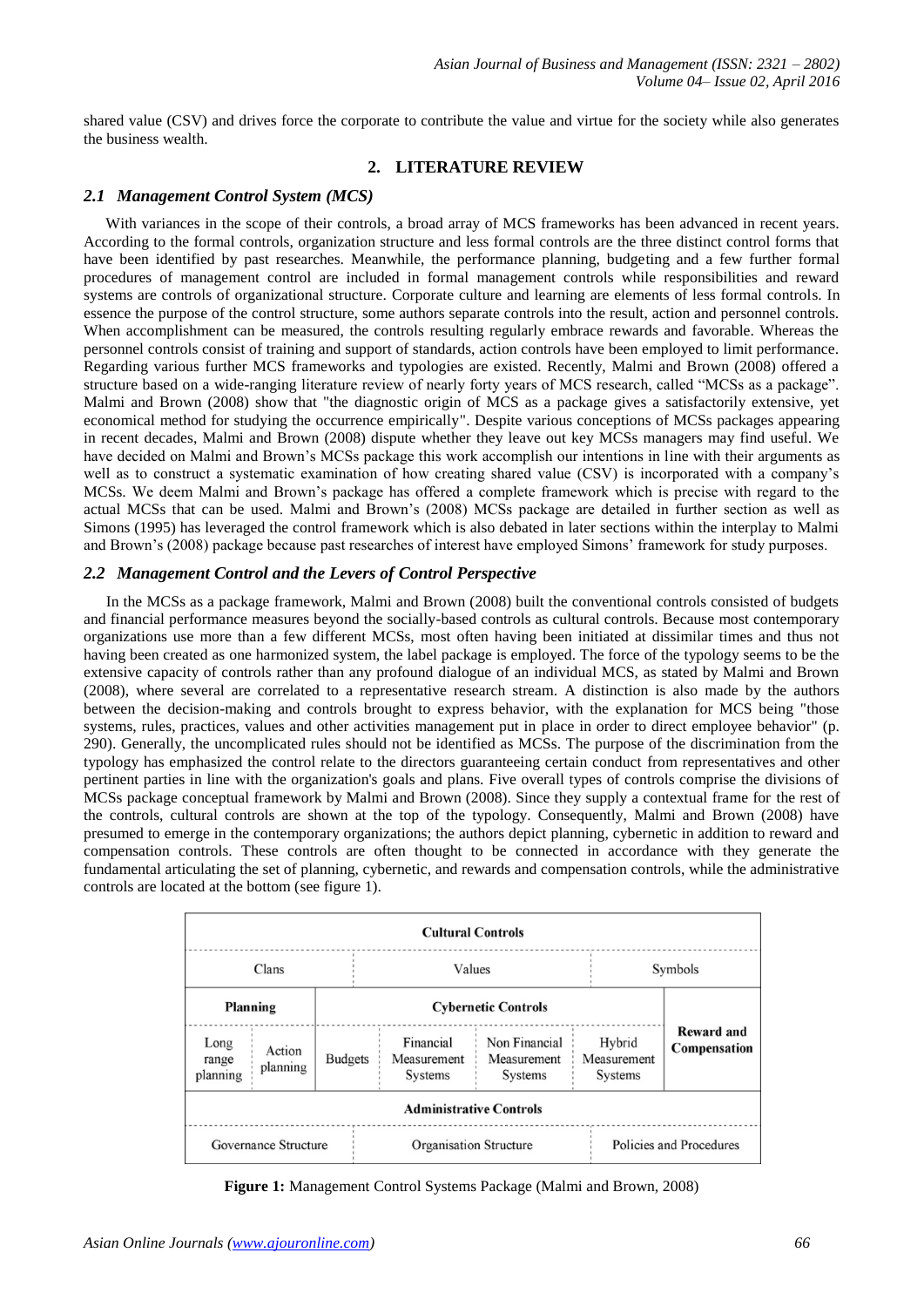*Asian Journal of Business and Management (ISSN: 2321 – 2802) Volume 04– Issue 02, April 2016*

Toward both traditional controls including Simons' (1995) notion of management control systems, Malmi and Brown (2008) have incorporated and cultivated that the manipulation of information-based routines and procedures managers are adopted to keeping and modify the conformation of organizational activities. Except for Simons' more constricted focus on information based routines, Malmi and Brown (2008) deem their MCS explanation truly comparable with Simons. However, Simons (1995) stated which the information-based systems have transformed to be the control systems when they have been utilized to serve the purposes of manipulating even adjust models of organizational activities. Considered as four contrasting forces to efficiently execute strategy, four distinct systems including belief, boundary, interactive and diagnostic comprise the divisions of Simons (1995) that is the levers of control framework. Owing to the belief systems these are utilized to motivate representatives and intuitive control frameworks to animate firm learning in addition to supporting innovation and policies. To guarantee conformity, boundary systems provide restrictions. When goals are accomplished, diagnostic control systems are used to inspire, observe and recompense employees. Belief systems are an integral element of the levers of control according to the four controls have been operated collectively, simultaneously the belief systems emphasize to the manner that enable work with other systems. (Widener, 2007, in Arjaliès and Mundy, 2013). In essence, value controls of Malmi and Brown (2008) have been drawn and found on Simons represents the belief systems and correspondent in both MCS frameworks, as previously stated. Simons (1995) goes on to explain that business plans and budgets are diagnostic control systems. Therefore, diagnostic controls as described by Simons are equal to Malmi and Brown (2008) have separated into the planning, cybernetic, and rewards and compensation controls. Partially developed from Simons' frameworks, Malmi and Brown (2008) express them as policies and procedures. For the reason that they may perhaps be claimed to comply with the policies and procedures which Malmi and Brown (2008) have labeled as contained by administrative controls, rules and procedures include Simons' (1995) boundary systems. It might be more difficult to identify a counterpart of management control systems as Malmi and Brown's MCSs package to Simons' interaction of control system. On the other hand, as Simons (1995) has also explained that the several diverse of MCSs could fill this role ever since the interaction of control systems have been employed to promote managerial knowledge and the innovation and strategies improvement.

#### *2.3 CSV, CSR and MCSs*

Creating shared value (CSV) is a relatively newly defined concept, and prior research has not been focused on how MCSs integrates with CSV. Arjaliès and Mundy (2013) employ Simons' levers of control framework to investigate how companies use MCSs to manage their CSR strategy. The diagnostic processes are important in order to successfully achieve CSR objectives. Compensations are important to encourage managers to devote themselves to CSR activities. However, Arjaliès and Mundy (2013) found in their study that there often were incomplete measures and lack of compensation in regards to CSR. With regards to belief systems, the authors describe that this type of process can in relation to CSR integrate values to the objectives of an organization. Belief systems are used through a shared vision to commit employees to CSR plans to inspire them when implementing the CSR initiatives. Boundary systems in regards to CSR can, for example, be voluntary guidelines and codes of conduct and, therefore, set acceptable levels of behavior in regards to CSR. Intranet systems are according to the authors the MCS that is used both for interactive processes, but could also be used as a belief system in regards to CSR activities. Moon et al. (2011) examine the integration of sustainability/CSR and MCSs in their case study of three companies. In order to investigate to what extent sustainability/CSR are integrated with MCSs, the authors identify barriers and enablers to integration, which are derived from other scholars (Hoffman and Bazerman, 2007 in Moon et al., 2011). These are termed as cognitive, organizational and technical dimensions of integration. The cognitive dimension of integration refers to how people think, the organizational dimension of integration refers to how processes are structured and organized and the technical dimension of integration refers to how different tools are used (Moon et al., 2011). Enablers and barriers identified by Moon et al. (2011) will be presented below, which also clarifies the meaning of different dimensions. These possible enablers and barriers to integration will subsequently be applied in our analysis. In their study, companies differed both in size and core knowledge, but the findings were quite consistent regarding identified enablers and barriers of integration. We acknowledge the different context compared to our study. However, we believe comparable parallels can be made with Moon et al. (2011) findings in order to analyze how CSVs integrates with Bangchak's MCSs. Cognitive enablers involved awareness of the potential value of sustainability/CSR among the employees. To constantly work and support with a cultural shift with regards to sustainability, as well as interacting with different stakeholders e.g. customers, where also identified as possible cognitive enablers. An indicated cognitive barrier, on the other hand, was lack of engagement and understanding of sustainability among the employees. An overall encouraging sustainability culture was identified as an organizational enabler. Organizational enablers also involved clearly specified organizational goals regarding sustainability as well as a conducive corporate governance for CSR/sustainability. Organizational silos with disconnected CSR staff were seen as a organizational barrier on the other hand. Staff training programs across different departments could, however, help overcome this barrier. Technical enablers involved the use and capacity of the company's intranet. Well-developed metrics for CSR/sustainability were also identified as technical enablers. Technical barriers, on the other hand, included difficulties in developing appropriate metrics as well as challenges with measuring and accounting for various sustainability impacts.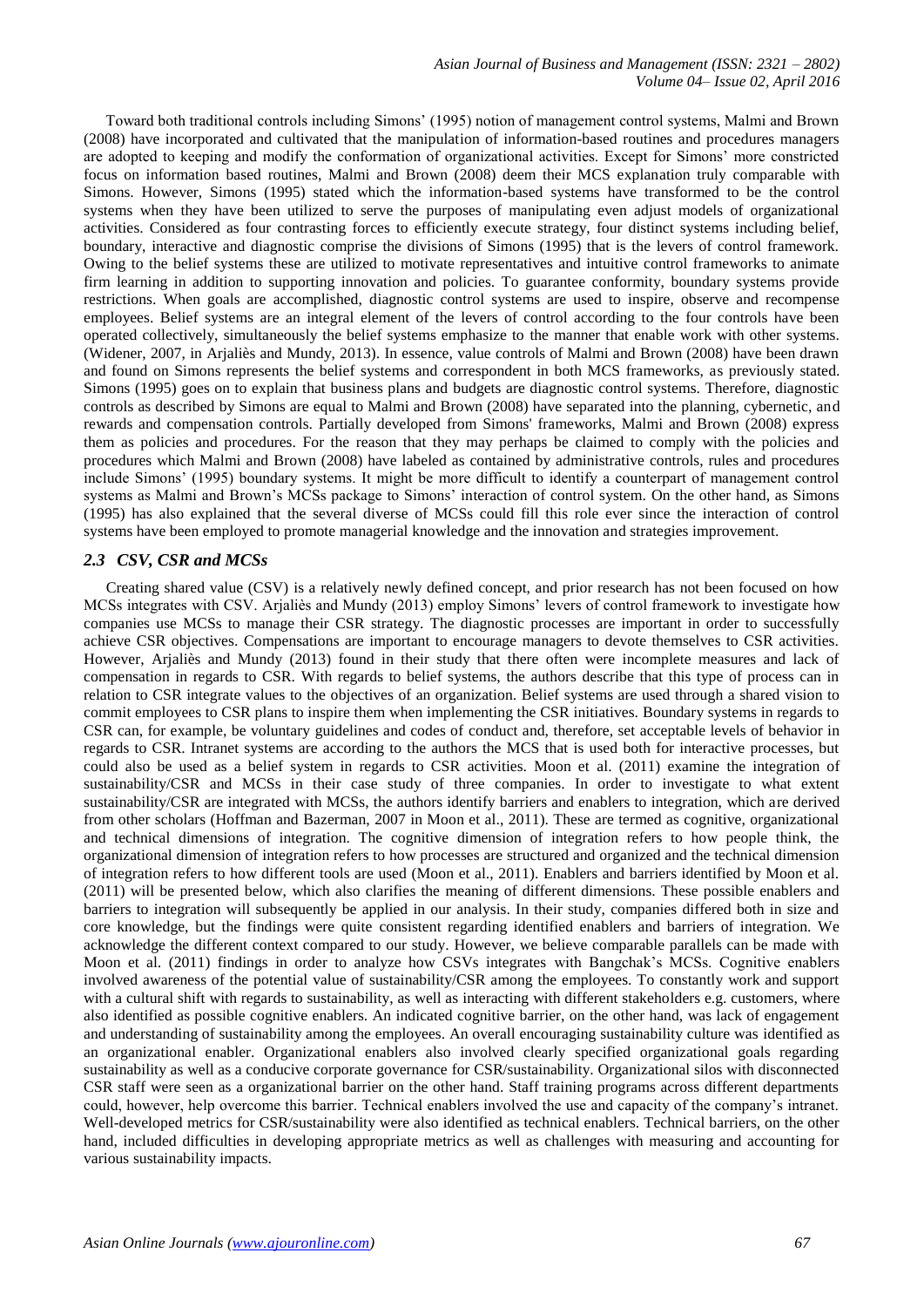#### **3. METHODOLOGY**

For the purpose of this study, Malmi and Brown's (2008) MCSs package will be used as a framework when describing and analyzing how CSV integrates with a Bangchak's MCSs. Prior related research in this field, that have employed Simons' levers of control framework can still be used in our analysis since there are the several congruence between the two MCSs frameworks as discussed above. Since Arjaliès and Mundy's (2013) also take the perspective that CSR is an essential part of a company's core business, their study of how MCSs are used in CSR strategy will, therefore, be applied in the analysis of our empirical data. Drawing upon the study by Moon et al. (2011), enablers and barriers will also be applied to our empirical data. By applying the three dimensions of integration in the light of Moon et al. (2011) study, factors that facilitate as well as the hinder integration of CSV and MCSs can be identified and analyzed and thus provide an indication of how CSV integrates with Bangchak MCSs.

This study "Management Control for Creating Shared Value" has conducted the unit of analysis toward on a single case study approach. The CSV concept was written by Porter and Kramer (2011) related to the study's questions and propositions by the response to the study. To better understand, researchers have conducted a single case study with using the interview to collect the data, which covered the main questions that were relevant in order to fulfill the purpose of the study. In order to respond to the purpose of this research, how questions are was most suitable since researcher examine how CSV integrates with MCSs. Due to the purpose of this study, Malmi and Brown's (2008) MCSs package will be used as a framework when describing and analyzing how CSV integrates with a Bangchak's MCSs. Prior related research in this field, that have employed Simons' levers of control framework can still be used in our analysis since there are the several congruence between the two MCSs frameworks as discussed. Since Arjaliès and Mundy's (2013) also take the perspective that CSR is an essential part of a company's core business, their study of how MCSs are used in CSR strategy will therefore be applied in the analysis of our empirical data. Drawing upon the study by Moon et al. (2011), enablers and barriers will also be applied to the data analysis. By applying the three dimensions of integration in the light of Moon et al. (2011) study, factors that facilitate as well as the hinder integration of CSV and MCSs can be identified and analyzed and thus provide an indication of how CSV integrates with Bangchak MCSs.

According to the chosen case in this study, the Bangchak Petroleum Public Company Limited enables local cluster development by having a focus on business ethics, diversity, training and educating its employees and taking part in several research projects. Based on case study and interviews shared value creation has potential to create new business opportunities, improve quality, cost-effectiveness, sustainability and collaboration in a construction project. In the case shared value creation components emerged, yet more benefits would have been gained if shared value creation would have been implemented intentionally and strategically. Since the company was established, Bangchak Petroleum Public Company Limited has adopted its businesses with values and cultures coherently with national energy security and the development of the Thai society. As first started, corporate vision, culture, and missions have been fully aligned with the principle of CSV, business sustainability with environment and society. This principle demands clear alignment and strong adherence between business activities and the environment and society, as well as the adoption of the sufficiency economy philosophy, corporate governance principles, and principles of social responsibility. These principles have been integrated and applied to drive Bangchak toward creating shared value and sustainable growth under the corporate vision of creating an energy business that is environmentally friendly for sustainable development, or Greenergy Excellence. Regarding this stated it deemed to interpret that Bangchak has conducted and emphasized its organizational culture to express harmony with environment and society while contributed sustainable business. Likewise, Bangchak and its employees are committed to work to the best of their abilities with responsibility towards the environment and society with building high performance culture. The company has defined the competencies for each position to develop professionalism fitting each duty and position through properly prepared training processes. Meanwhile, all employees, management or specialist such as specialist in Refining have opportunities to progress in the lines and professions of their choice throughout the career path and learning development program. Furthermore, the company has set the building effective leadership to reinforce the potential and capability of the executives at all levels as well as establish the leadership DNA. As the executives are the key corporate successors, thus one extracts the ability or caliber of all executives to achieve corporate success. To make its peaceful workplace and build a high performance culture one filled with contented people that force great collaboration, the company has consistently promoted rapport among employees as well as between employees and the company. Its assorted activities have one common goal to cultivate virtues and a keen awareness of fellow employees, the organization, and society as a whole. Bangchak is continuously focusing on employee's development in order to promote potentiality, competitiveness at the international level and valuable society members. In addition, the company emphasized on knowledge management, so that it has set an objective of being a learning organization, defining the direction by searching for and setting the structure and scope, managing, collecting and transferring knowledge, as well as promoting knowledge sharing among employees and to external organizations. Simultaneously, the ultimate aim was to apply the knowledge gained and evolve it into best practices to create innovations useful for Bangchak's businesses and business improvement. Bangchak's business growth has expanded into various alternative/renewable energy sources to meet changing demand of stakeholders and correspond to the national and global changes on society and the environment. As a good corporate citizen, Bangchak is fully committed to growing invariantly to its original work philosophy in creating value for society and the environment with CSV and both CSR in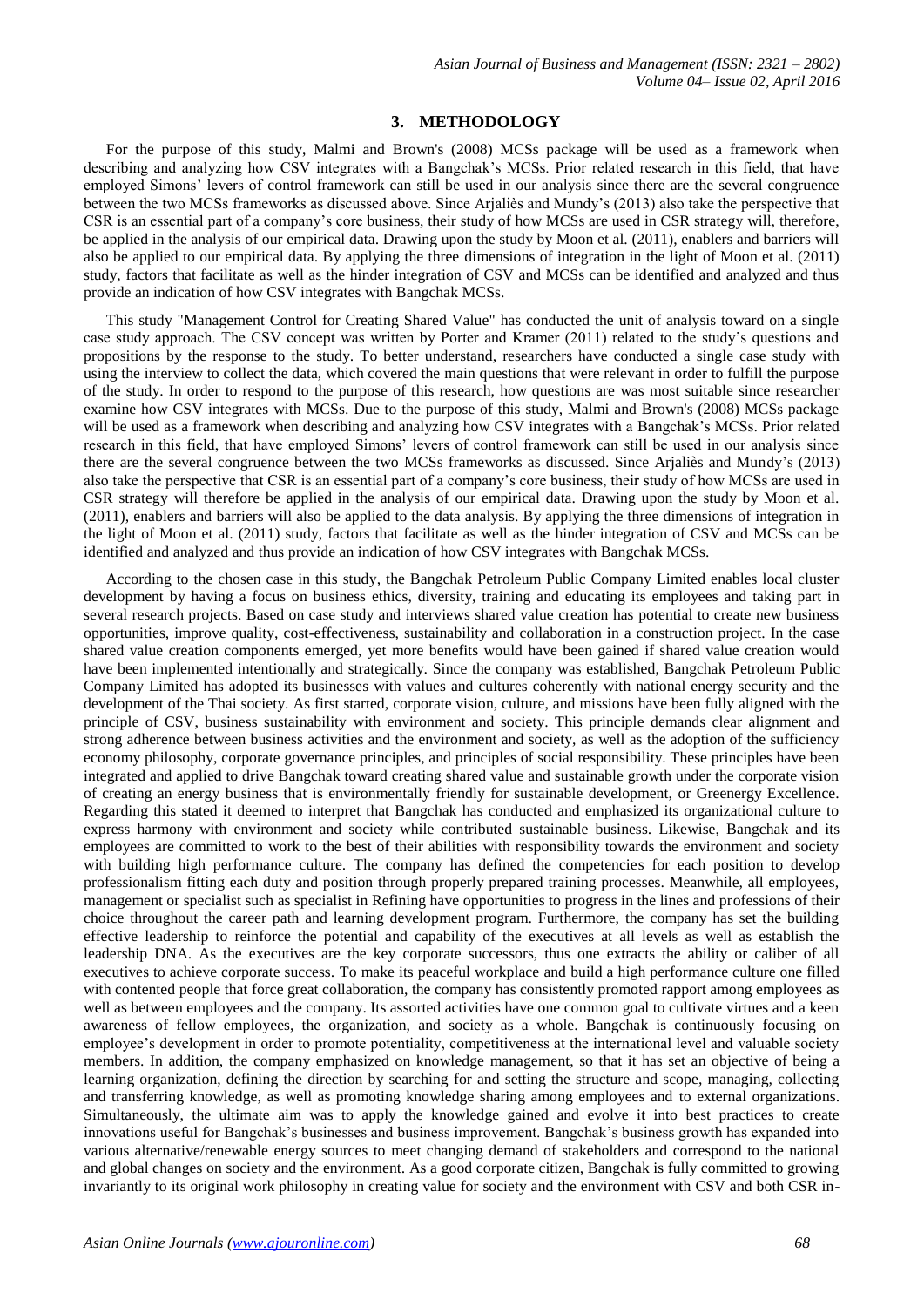process and CSR after-process activities, designed and executed at all levels from local communities, communities surrounding the refinery and the nation. All work activities promote stability and strengthen preventive capability toward better, sustainable economy, society, environment, and energy security for Thais. These missions are adhered to by executives and all employees of all units under the employee culture of "to be virtuous, knowledgeable, and contributive to society".

# **4. ANALYSIS AND DISCUSSION**

As the purpose of this study, the described initiatives are merely some examples of how Bangchak Petroleum PLC creates shared value. In this discussion, the empirical data will be analyzed by applying concepts and prior research from the literature review. CSV work that is connected to several different MCSs will be discussed in regards to their interdependence. The MCSs package by Malmi and Brown (2008) that including the analysis of three dimensions consist of cognitive, organizational and technical will be used as a framework when analyzing how CSV integrates with the company's MCSs.

#### *4.1 Cultural Controls*

Cultural controls provide a contextual frame for all other control systems (Malmi and Brown, 2008). Value-based controls are communicated in the organization to establish values, purpose and direction for the organization. According to Malmi and Brown (2008), they revealed that the Symbols could also be used as a control mechanism for considering the employee behavior directly. Arjaliès and Mundy (2013) found that companies use values to establish a shared vision of CSR, which also has been revealed at Bangchak but in regards to CSV. It is explained that CSV is a core of Bangchak's DNA that is emerged on CSR-in process and sustainability, and that increased awareness has been created among the employees. Previous scandals are a factor to the increased communication and sharing of CSV work. Although, these principles have also been updated several times to be more consistent with the company's CSV approach. It has been explained that it has been a major shift in the corporate culture. These findings are in line with Moon et al. (2011) findings of the maintenance of a cultural shift as a cognitive enabler. It is explained that the employees feel proud of the company's CSV work and Bangchak really that wants to create this culture. This is also in the alignment of a cognitive enabler in Moon et al. (2011) findings, due to the awareness among the employees of the value of Bangchak's CSV. Moon et al. (2011) also found that a conducive culture was an organizational enabler, which is in line with the shared value creation culture at Bangchak. Moon et al. (2011) found that underdeveloped shared engagement and understanding of sustainability could be a cognitive barrier. However, in regards to CSV, the opposite could be identified at Bangchak. The employees are both aware and collectively committed to CSV, which therefore could be seen as a cognitive enabler in the MCSs.

## *4.2 Planning Controls*

Regarding Malmi and Brown (2008) referred to the long range planning, which has a strategic focus. Much of the shared value creation planning conducted through contributes business wealth while hand in hand with environmental and social stewardship. Long range planning and associated goals are also presented in the company's CSV throughout the sustainable business model. According to Bangchak's CSV model and implementations are explicitly specified in the long-range planning, this is aligned with Moon et al., (2011) description of an organizational enabler of integration. The long-term relationships with its suppliers are vital in Bangchak's long-term planning in order to secure and parallel improve all partners in the future. As the long-term relations throughout the partnership with agricultural cooperative by launched the community service stations project, therefore, Bangchak had an intensive role in community participation and social development, by various initiatives and actions through communities to form a learning process and develop community's self-reliance capability. This deemed consequence with the findings by Moon et al. (2011) that engaging with stakeholders could be a cognitive, organizational, and technical enabler. The second aspect of Malmi and Brown (2008) in regards to planning refers to action planning, which has a more tactical focus. Action controls are used to ensure that the long range plans and goals are fulfilled. Recognizing that its oil refining business belongs to the energyconsuming industry, the company strives to become a Green Society through establishing an organizational model; ranging from Green Process to Green Products and onto a Green Network; and the leader of low-carbon company by emitting minimal volumes of carbon dioxide to minimize environmental impacts arising from its business. In addition, Bangchak has aimed to be the leader in renewable/alternative energy and non-oil businesses. As Bangchak committed that the company has instituted management practices to diversify income to businesses with more stable income in harmony with environmental stewardship. In contrast to Moon et al. (2011) findings that underdeveloped shared commitments could be a cognitive barrier, the planning controls with regards to CSV at Bangchak are more aligned with the opposite. The commitments are shared through long range as well as action planning, and could therefore be seen as a cognitive enabler of integration within the company's CSV work.

## *4.3 Cybernetic Controls*

Porter et al. (2012) also acknowledge the importance of measuring CSV. If companies are incapable of measuring their CSV work, they are unable to know how much shared value they are creating. If companies do not evaluate the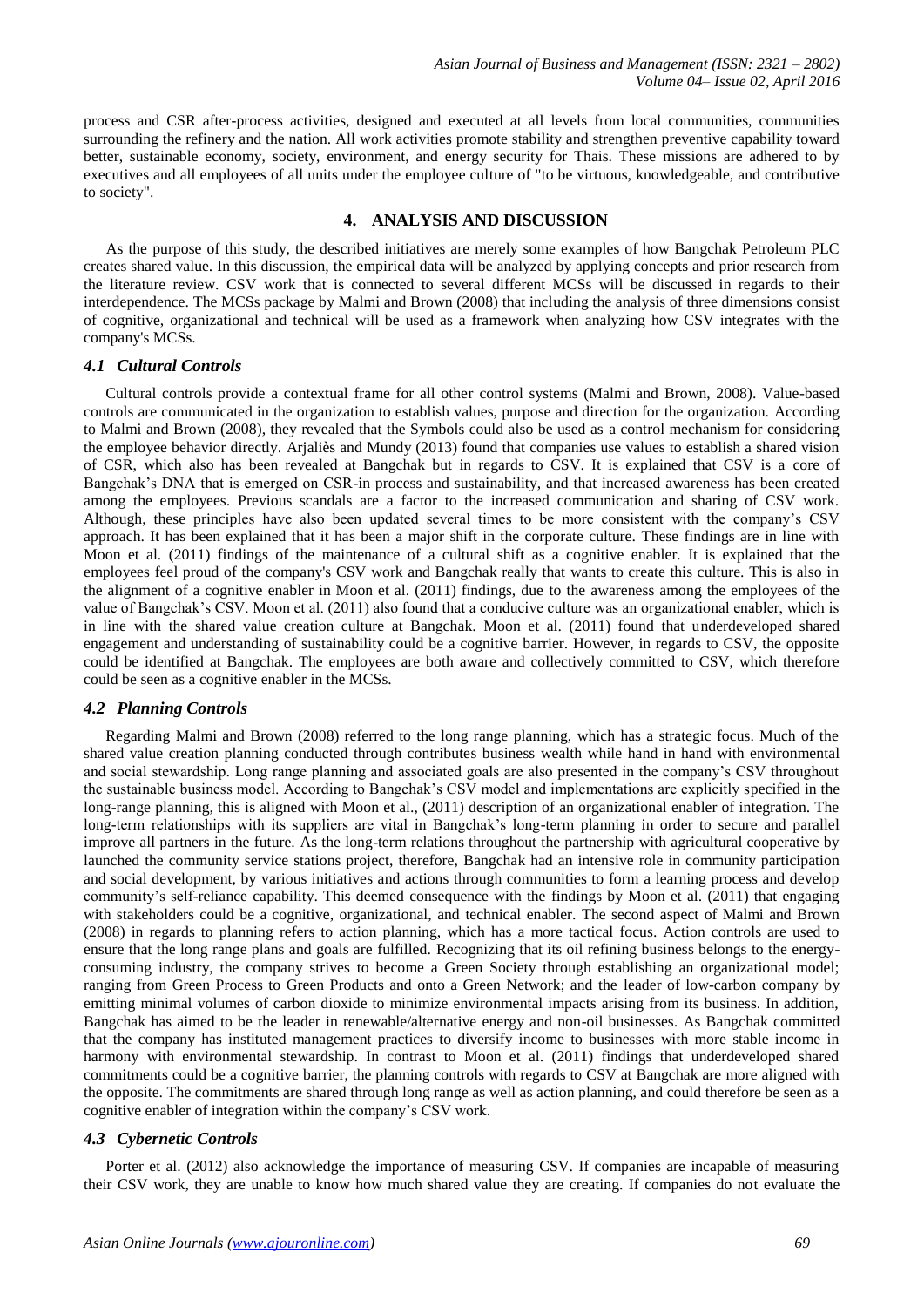interrelationship between social and business results, they can forfeit opportunities such as growth and social impact (Porter et al., 2012). Toward CSV concept and sustainable management to strike a balance between value and merit, Bangchak has introduced sustainable management as its key component, ranging from its strategic planning, where social and environmental KPIs are made operating goals on top of business ones (financial, customer, process, and people). Regarding the technical enabler, KPIs are made for an indicator and assessment. Meanwhile, the resulting would have affected the company to aware and recognize in compliance with KPIs. An attempt to justify KPIs determining, the KPIs are emerged and deployed into organizational, division, and individual level respectively which advocate contributing to the organizational structure management. This seemingly intertwines and aligns with an Administrative and Planning Controls, consequently Reward and Compensation Controls is included. Likewise, Malmi and Brown (2008) also narrated that the conceptual of purpose enlighten the link to various controls.

## *4.4 Reward and Compensation Controls*

Compensations are important to motivate managers in order to devote themselves to CSR activities (Arjaliès and Mundy, 2013). Regarding employees as a vital component of business success, Bangchak continuously looks after and develops employees' capability, including their compensation, which is derived from benchmarking outcomes within the petroleum industry (upstream, midstream, and downstream) and peer industries, welfare, which is far superior to legal requirements. Malmi and Brown (2008) also state that reward and compensation systems often are linked to other cybernetic controls, which is also the case of Bangchak. It remarks that the turnover rate is low resulted as 0.15 percentages in comparable with the other same industries. In essence, these seemed to indicate the apparently purpose of reward model by Bangchak. Bangchak organized activities and supported corresponding to the employee through the career planning and career growth; suitable welfare compatible with economic conditions and comparable to industry peers; and engaged in succession management to retain good personnel and develop them to cope with change that entailing the organizational enabler in MCSs. The rewards of this CSV initiative is therefore well integrated into the several different MCSs and could in line with Moon et al. (2011) findings be seen as a technical and cognitive enabler since appropriate performance measures have been developed and integrated. This could be put in contrast to the findings by Arjaliès and Mundy (2013), where the studied companies both struggled with incomplete measures as well as the lack of compensations in regards to CSR initiatives.

## *4.5 Administrative Controls*

Follow the operational policy and sustainable economy philosophy considering the benefits of the stakeholders, staff, community and society, business partners; Bangchak raised the management of environment and society responsibility by specifying the policy for business process operation which under the related law and regulations with transparency. Malmi and Brown (2008) revealed that the governance structure consists of board structure including the systems for coordination such as meetings. According to Bangchak corporate governance policy, the Board of Directors is fully committed to conducting its business under the principles of good corporate governance to ensure that the company performs its operations with efficiency, transparency and accountability toward all stakeholders. In corporate governance, there are various groups of stakeholder which the company takes into consideration their rights over and above those stated by the law, as well as not taking actions which might violate the rights of stakeholders and intellectual properties. Subsequently, Malmi and Brown (2008) have stated that the organizational design can also apply for control the behavior of the employees. Furthermore, Bangchak has strategic business units as the company set up a Co-op Business Development Division for stewardship and to develop such service stations for sustainable growth, which enacts the role in supporting local subsidiaries. Moon et al. (2011) found that organizational silos could create organizational barriers. However, the strategic business units that support local subsidiaries with shared value creation related questions could be seen as an organizational enabler of CSV integration. In addition, another administrative control in Malmi and Brown's (2008) package is policies and procedures, which can control employee behavior through standard operating practices and policies. The researcher also describes that training could be an administrative control if it involves following policies and procedures. This is the situation for Bangchak since it is mandatory for all employees to follow Bangchak's business principles. The company recognizes that employees are the driving force, and encourages the training of employees to increase their competency. Moreover, the company ensured that employees were fairly treated and received suitable, fair compensation and welfare compatible with their performance assessment levels and the company's performance outcomes in comparison with market and industry peers. This included a provident fund, medical welfare, commuter buses, labor relations activities, and an employee's association consisting of assorted clubs for their recreation after a day's work. Through training as well as a thoroughly understanding of Bangchak business principles among the employees, indicates a cognitive enabler of integration with CSV that contributes the value and virtue for society while also generate the business wealth. Bangchak has defined efficient work processes for communication and support of innovation and learning in the corporation, together with the establishment of channels for accepting recommendations about innovation for the fruitful application. Data of various innovation projects and lessons learned from day-to-day task performances are compiled in the BCP Knowledge Management System (KM) for all to examine and apply them to their own work improvement anytime. Simultaneously, communicated and shared knowledge with all employees on the corporate governance policy via KM web and launched an 18-item test on the policy via the KM Happy Quiz. The 2014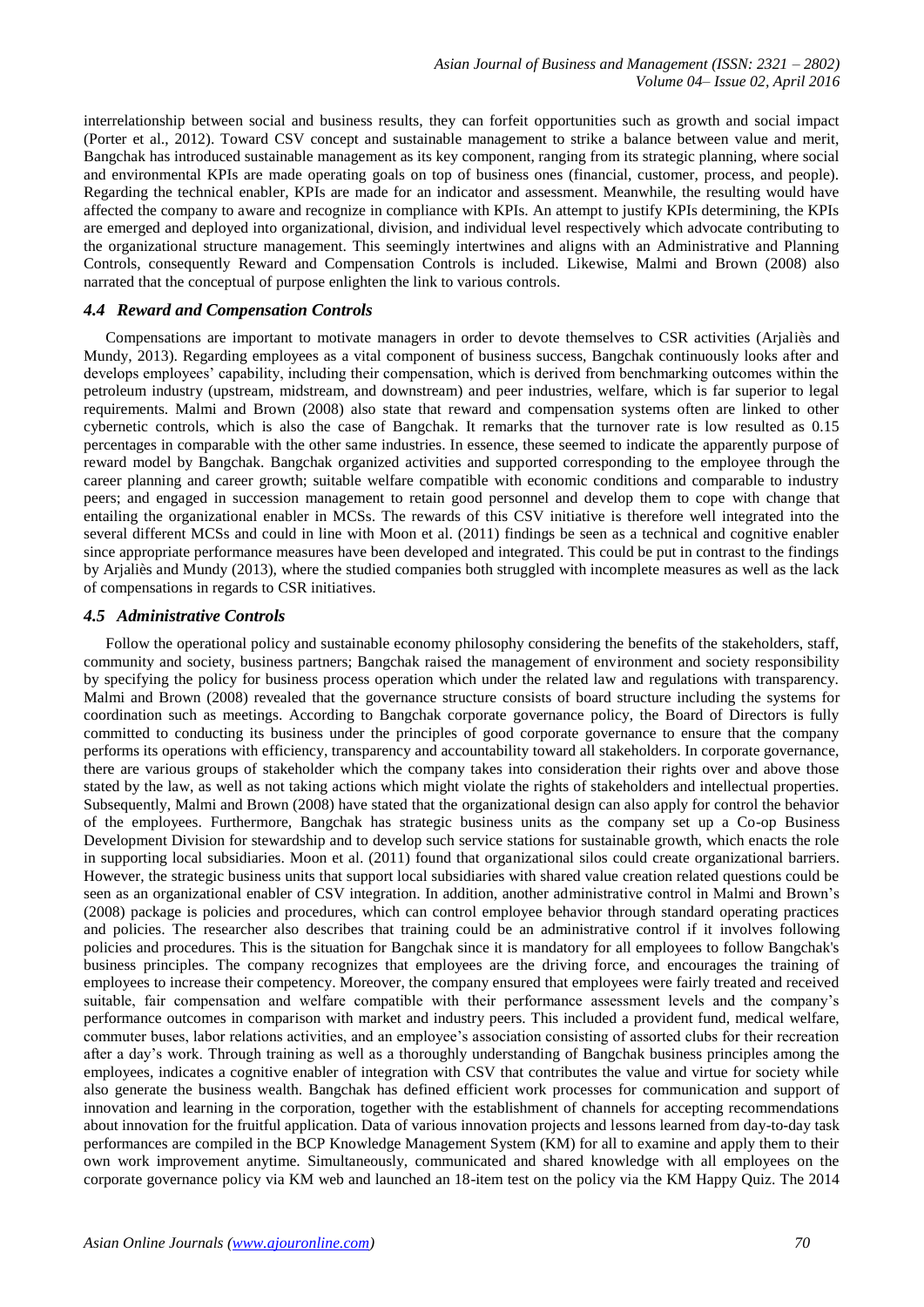*Asian Journal of Business and Management (ISSN: 2321 – 2802) Volume 04– Issue 02, April 2016*

outcomes were 100 percentages for awareness and acknowledgment by executives and employees, and 100 percentages passed the test. These outputs form the basis of stringent, efficient practices and communication channels. Likewise, the company considers health and safety and the environment an integral part of the business, and has a written guideline on health, safety and the environment for the directors, executives, and employees to uphold. This includes promotion of efficient resource consumption and employee training on occupational health, safety, environmental, and energy matters under the "develop sustainable business, while safeguarding the environment and society" corporate culture. Owing to the company's organizational environment and structure favor implementation of the internal control system. Its business goals are deliberated by the board in a clear and measurable way for use as concrete guidelines for employees. Employee incentives or compensation has undergone a critical analysis of sensibility. A proper organizational structure favors efficient business execution by the management. Supporting assorted projects on alternative-energy promotion and CSV/CSR-in process alike, which illustrate systematic social and environmental responsibility, the management also consistently values business integrity and ethics. Bangchak has stressed to employees the issues of fraud risk and conflicts of interest by improving how information on employees' conflicts of interest is given through the e-HR system for greater convenience and information timeliness. This deemed consequence with the findings by Moon et al. (2011) that could be a cognitive, organizational, and technical enabler. According to the governance structure and organization structure has appeared organization enabler; simultaneously the cognitive, organizational, and technical enabler has occurred in the policies and procedures.

## **5. CONCLUSION**

## *5.1 Summary of the Study*

Toward generating virtue for society in parallel with creating business value based on Creating Shared Value (CSV) by Porter and Kramer (2011), CSV principle would be embodied in Management Control System (MCSs). The purpose of this study is to describe and analyze how Creating Shared Value integrates with a company's management control systems. To consider, the researcher conducted a qualitative research throughout single case study of Bangchak Petroleum PLC, the leading company who create business wealth with due regard for social and environmental stewardship as well as elevating domestic corporate governance. The findings suggest that CSV integrates with several of the company's MCSs. In cultural controls, CSV integrates through an increased CSV culture, awareness of the value of CSV, a sense of a conductive CSV culture. It integrates with planning controls through explicit goals, engagement of partners and developed shared commitments. The financial and non-financial measurement systems are integrated into company KPIs. Meanwhile, as the rewards and compensation controls, CSV integrates through adequate performance measures. With the administrative controls structure has worked through organizational structure and specialize division. Subsequently, organizational structure relied on business fields and strategic management. Moreover, CSV integrates with policies and procedures through BCP Knowledge Management System (KM), developed shared commitments, and workshops and training. Thus, to create social value while contributing economic growth simultaneously, there is essential to embed with the three dimensions of MCSs consisting of cognitive, organizational and technical. After having analyzed how CSV integrates with the Bangchak's MCSs, several enablers are displayed in Figure 2.

| <b>Cultural Controls</b>                          |              |               |                                                                         |              |               |                                |              |               |
|---------------------------------------------------|--------------|---------------|-------------------------------------------------------------------------|--------------|---------------|--------------------------------|--------------|---------------|
|                                                   |              |               | Value                                                                   |              |               | Symbols                        |              |               |
|                                                   |              |               | Cog. enabler                                                            | Org. enabler | Tech. enabler | Cog. enabler                   |              |               |
| <b>Planning</b><br>Long range $&$ Action planning |              |               | <b>Cybernetic Controls</b><br>Financial & non-financial measures system |              |               | <b>Reward and Compensation</b> |              |               |
| Cog. enabler                                      | Org. enabler | Tech. enabler | Cog. enabler                                                            | Org. enabler | Tech. enabler | Cog. enabler                   | Org. enabler | Tech. enabler |
| <b>Administrative Controls</b>                    |              |               |                                                                         |              |               |                                |              |               |
| Governance Structure                              |              |               | <b>Organization Structure</b>                                           |              |               | Policies and Procedures        |              |               |
|                                                   | Org. enabler |               |                                                                         | Org. enabler |               | Cog. enabler                   | Org. enabler | Tech. enabler |

Note. Cog.-*Cognitive*; Org.-*Organizational*; Tech.-*Technical*

**Figure 2:** Management Control Systems for Creating Shared Value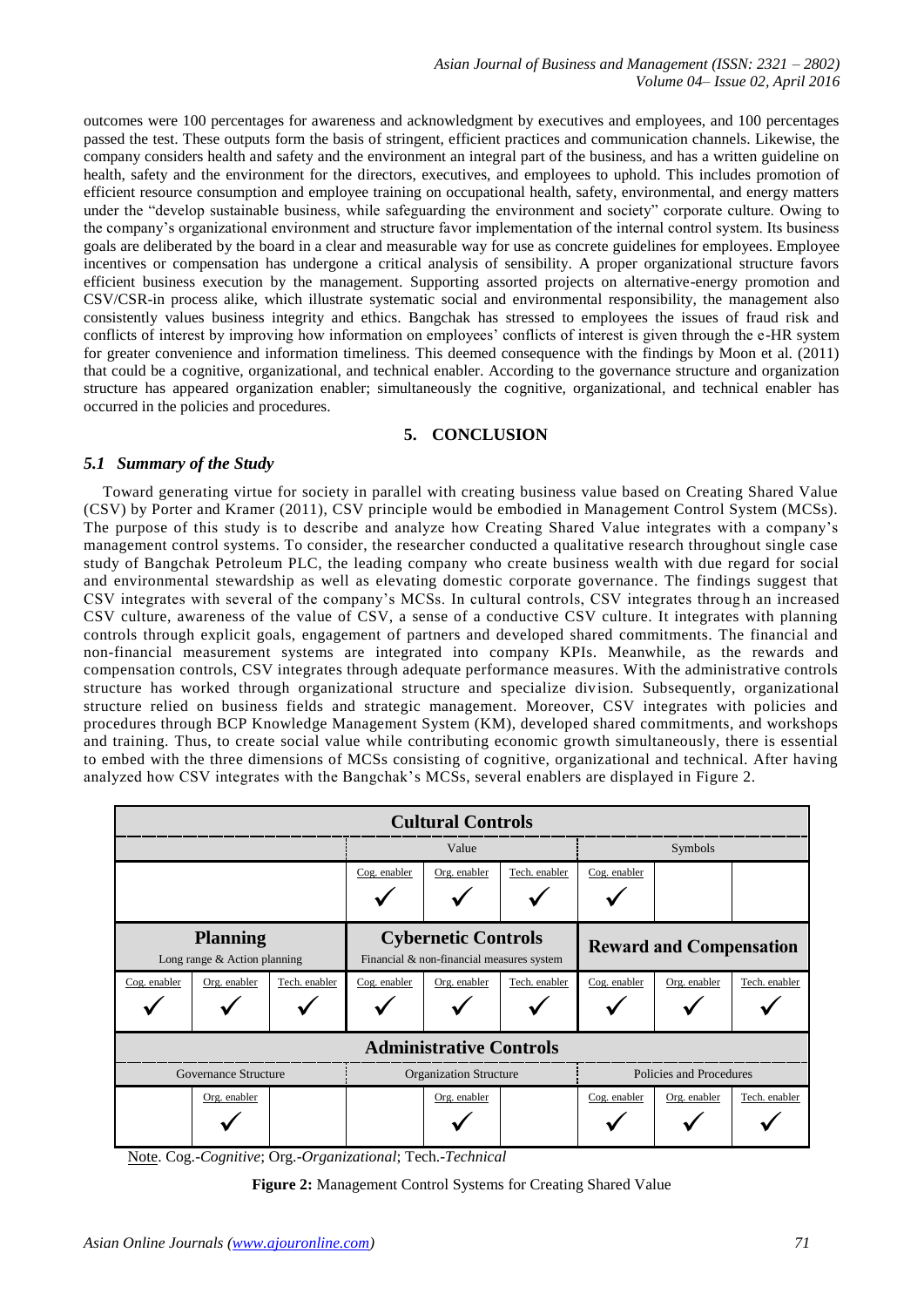## *5.2 Theoretical Implication*

Bangchak Petroleum Public Company Limited has its key missions on the enhancement of energy security and has adopted its businesses with values and cultures coherently with national energy security and the development of the Thai society. Thus, to generate virtue for society in parallel with creating business value based on Creating Shared Value (CSV) by Porter and Kramer (2011), CSV principle would be embodied in Management Control System (MCSs). This research has studied contribute how CSV integrates with MCSs of Bangchak, and the results would have expected as CSV integrates with several of the company's MCSs. By integrating CSV into a company's MCSs indicates that company can incorporate social and environmental matters into its core business, and thus contributing to societies broader sustainability agenda beyond discourses of sustainability. The resulting has been identified the specific context, a relatively broad scope of enablers of CSV integration into MCSs wherewith, to create social value while contributing economic growth simultaneously, there is essential to embed with the three dimensions of MCSs consisting of cognitive, organizational and technical. Hence, how CSV integrates with several of the organizations MCSs, can be beneficial to other organizations interested in adopting the CSV approach or initially have done, which could initial consider to integrate CSV into their MCSs.

#### *5.3 Limitation*

Nevertheless, the limitation in this study in accordance with this is qualitative research and conducted by the interview for collecting and analyzing data. The results are based on a single case and the ability to simplify the findings is limited. According to the case of Bangchak, the company has probably found some limitations of the communication and inherently potential of understanding the concept of CSV even though the contribution of this research, CSV integrates with several of the company's MCSs. Toward these limitations, it has significant affected to consider the business's vision and organizational culture engaging to business operation.

## *5.4 Future Research*

Toward gathering creating shared value (CSV) into a company's Management Control Systems (MCSs), the company can increase understanding of creating shared value (CSV) and sustainable business models those are congruent to its key missions on enhancement of energy security and has adopted its businesses with values and cultures coherently. In essence, the empirical part of this study was accomplished by an interview with the organizational both of business sector and business consultant sector; they involve and support the unique interviews including with accessing to archival records thus the data can be realized authenticity. Bangchak has definitely succeeded to embed CSV strategy as part of business core thinking. To serve the future study, Bangchak able to be the best exemplify efforts or the prototypical case study to the other corporations who initially contributes shared value creation or even is entering to a transitional change. Those corporations can utilize adjusting and further emerge Bangchak context of creating financial and social value into their own characteristic. Simultaneously, they can realize how Bangchak has achieved whether or not the corporation will be thrived like Bangchak. In other instance, the other business industries probably would study how CSV integrates with Management Control Systems that consists of the three dimensions: cognitive, organizational and technical enablers; in which the resulting have been better than most observers would have expected or how differ the effecting will be.

## **6. ACKNOWLEDGEMENT**

We would like to express our sincere thanks to company and relevant people providing academic knowledge and tools to improve research for the accomplishment of this manuscript.

#### **7. REFERENCES**

- [1] Arjaliès, D. & Mundy, J. (2013). "The use of management control systems to manage CSR strategy: A levers of control perspective". Management Accounting Research, Vol. 24, No. 4, pp. 284-300.
- [2] Durden, C. (2008). "Towards a socially responsible management control system". Accounting, Auditing and Accountability Journal, Vol. 21, No. 5, pp. 671-694.
- [3] Malmi, T. & Brown, D. (2008). "Management control systems as a package-Opportunities, challenges and research directions". Management Accounting Research, Vol. 19, No. 4, pp. 287-300.
- [4] Moon, J., Gond, J., Grubnic, S. & Herzig, C. (2011). Management control for sustainability strategy, Chartered Institute of Management Accountants, London.
- [5] Parisi, C. (2013). "The impact of organizational alignment on the effectiveness of firms' sustainability strategic performance measurement systems: an empirical analysis". Journal of Management and Governance, Vol. 17, No. 1, pp. 71-97.
- [6] Porter, M. E. & Kramer, M. R. (2011). "Creating Shared Value: How to reinvent capitalism and unleash a wave of innovation and growth". Harvard Business Review, Vol. 89, No. 1-2, pp. 62-77.